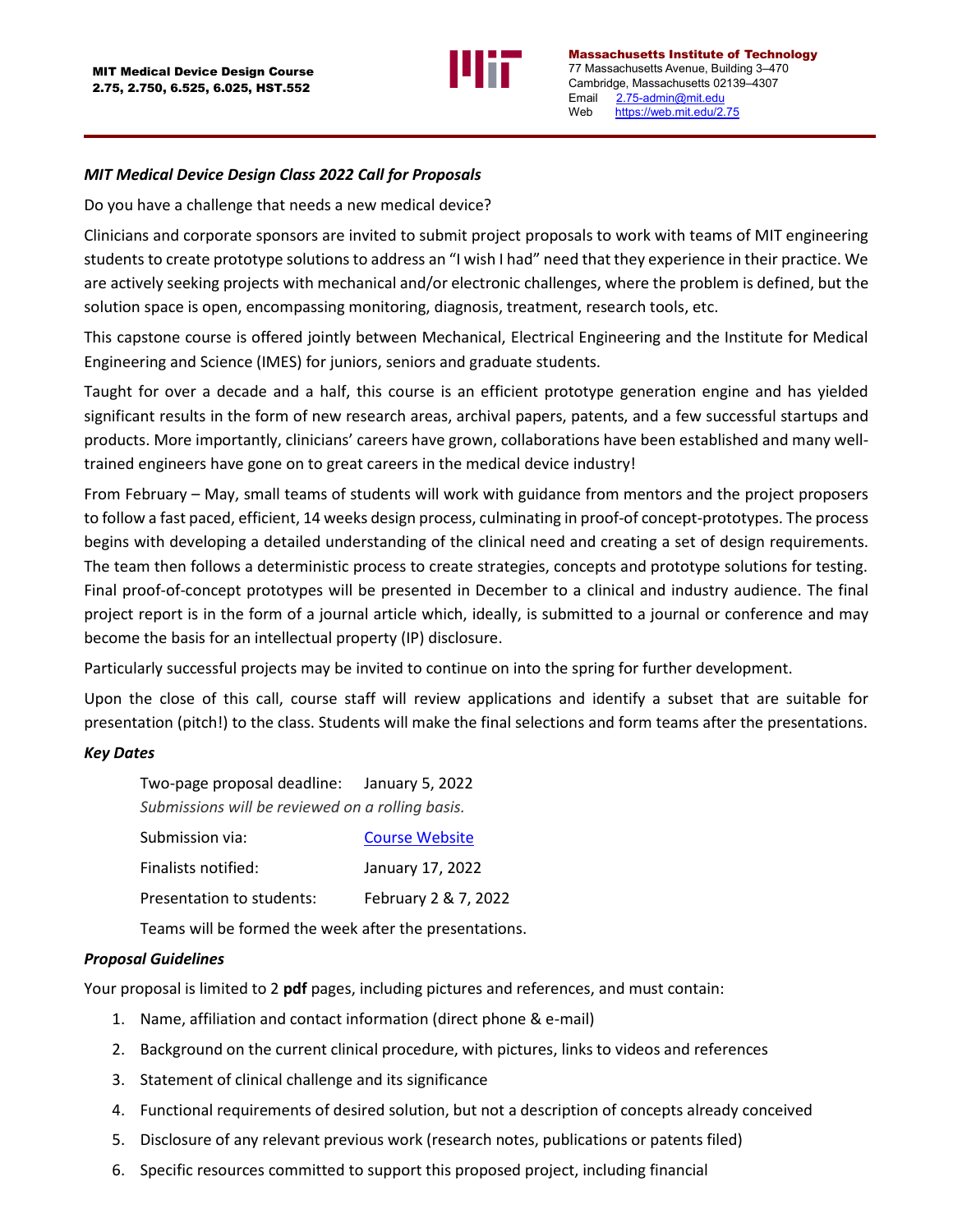We ask that proposers avoid specifying a particular solution that they have conceptualized and, rather, present the problem as clearly as possible. Experience has shown that final solutions are more creative when the team starts with a blank slate and the clinician keeps an open mind.

Projects should require the development of new mechanical and/or electronic hardware. We are not able to support pure software development projects; however, software can be part of the solution.

Each project submission must have **one** clearly defined proposer, practicing in the area of the identified need, who will serve as the project champion and interface each week directly with the students over the semester. (This person can facilitate interaction with other clinicians/personnel and resources as needed.)

We understand that many proposers have numerous ideas, but only **two** applications per proposer, per year will be accepted, so please choose carefully.

*Do not hesitate to contact us to discuss shaping your proposal or to seek further guidance.*

# *Finalist Selection Criteria*

Proposals are selected for presentation to the students by applying the following criteria:

- 1. Is there a well-defined need? In the past, the most successful projects began with a clear goal in mind, as opposed to projects that required significant research just to understand the need.)
- 2. Will the students start with a clean slate? There should be no obvious pre-existing solutions and, while proposers are encouraged to participate in idea development with teams, they should not have settled upon a particular solution or have an existing device that only needs improvement.
- 3. Does the problem require the creation of new electronic or mechanical hardware? The instructors seek to identify that a solution space exists within the realm of mechanical/electrical engineering.
- 4. Can the solution be accomplished within time and budgetary constraints? Working from problem to proof-of-concept device should take a student team on average 12-15 hours per week for the 14-week term. Parts, materials and custom fabricated components should not exceed a few thousand dollars.
- 5. Is the proposer ready to be an active team member? Proposers must agree to frequent interaction with their teams and engaging in the design process as described in the following section.
- 6. Does the project seem fun and exciting? Good design requires passion!

Proposers whose applications are selected as finalists for presentation to the class will be provided with a PowerPoint template to assist in preparing a 10 minute "pitch" to the class, which should include ample time to answer questions. The students will indicate their project preferences and the instructors will make the final selections and form teams consisting of 4 – 5 students. We aim to match students' interest and expertise with each project's needs.

### *Design Process*

Once teams are formed they will follow a fast paced efficient 14-week design process consisting of:

- 1. Understanding the clinical challenge and crafting of mission statement
- 2. Prior art and literature search to understand current state of the art
- 3. Creating a set of *functional requirements,* capabilities that the prototype device should enable
- 4. Individual thought, peer review, then generation of potential strategies to solve the problem
- 5. Analytical modelling, bench-level prototyping and experimentation to select the strategy
- 6. Individual thought, peer review, then generation of specific design concepts
- 7. Detailed mechanical/electronic design, with emphasis placed on the *most critical module* (MCM)